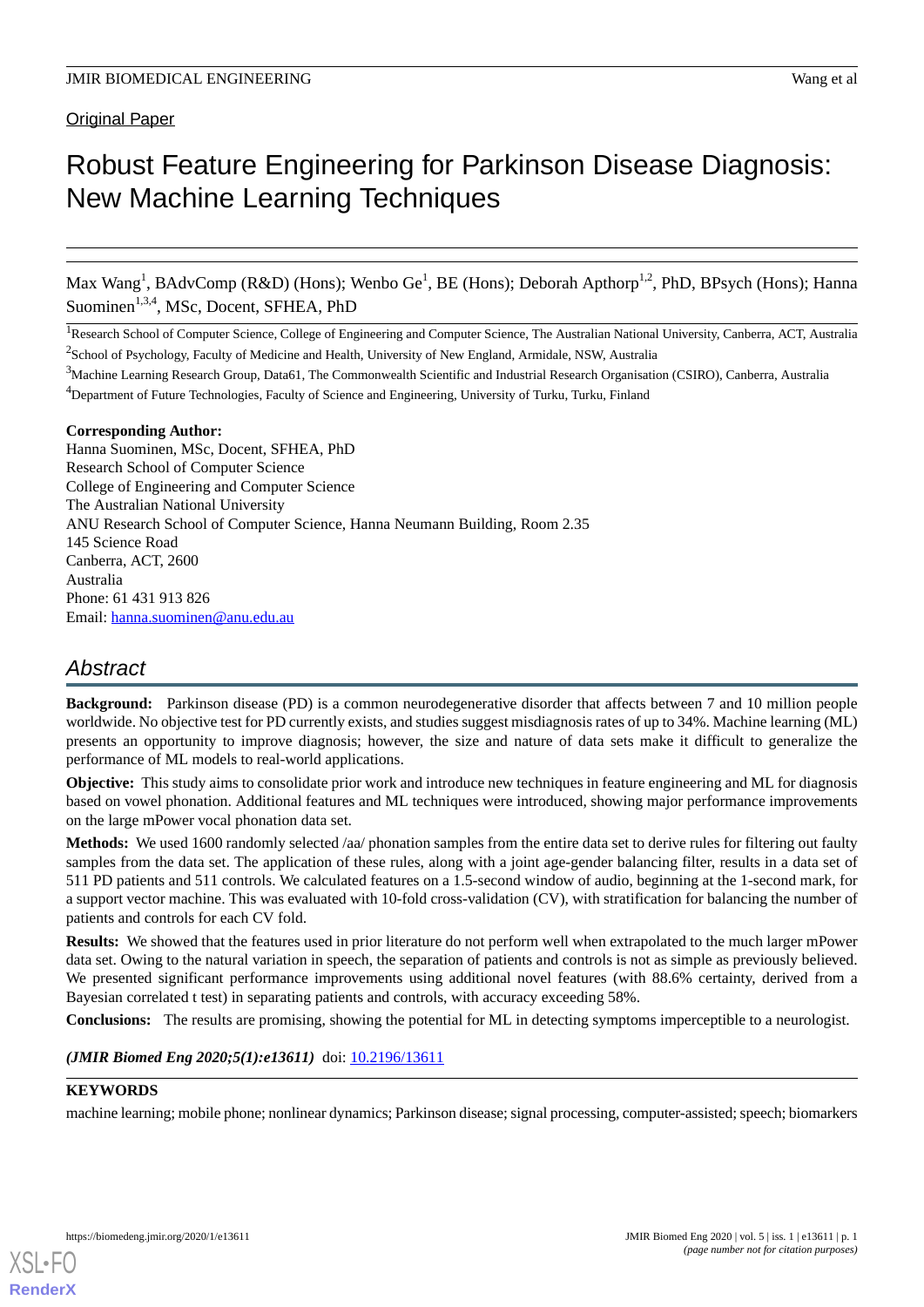# *Introduction*

### **Background**

*Parkinson disease* (PD) affects approximately 1% of the population by the age of 70 years. It is characterized by the deterioration of dopamine-producing neurons in the brain, resulting in symptoms such as abnormal gait, speech, and tremor [[1\]](#page-9-0). Current treatments can provide temporary relief from symptoms and slow its progression [\[2](#page-9-1)]; however, these treatments cannot repair damage from the disease. Thus, obtaining an accurate early diagnosis is of high importance.

PD is currently diagnosed with a standardized but subjective test administered by a neurologist or a clinician, the *Unified Parkinson's Disease Rating Scale* (UPDRS) [\[3](#page-9-2)]. It is not easy to diagnose, as only a subset of symptoms is present in any one patient [[4](#page-9-3)] and there are many diseases with similar symptoms [[5\]](#page-9-4). PD is especially difficult to diagnose in its early stages, as it is believed that most symptoms only manifest once 20% to 40% of dopamine-producing neurons have deteriorated [[6\]](#page-9-5). Autopsy is one of the only reliable ways to confirm diagnosis, and studies have shown a misdiagnosis rate ranging between 9% and 34% [\[3](#page-9-2),[7\]](#page-10-0).

Therefore, the search for a more objective measure for diagnosis is a timely topic in the research community. Discovering more quantifiable biomarkers from sources such as gene expression [[8\]](#page-10-1) and bodily fluids [[9\]](#page-10-2) is a promising option; however, it is likely that costs will be prohibitive for most early-stage patients uncertain about diagnosis. *Machine learning* (ML) on data from more accessible sources is another viable option, potentially offering an objective and low-cost tool to assist the neurologist in diagnosis through a smartphone-derived version of the UPDRS [[10\]](#page-10-3).

#### **Objectives**

In this study, we consolidated feature engineering techniques with advances in ML to develop a strong model for PD diagnosis on a large vocal phonation data set. We explored the challenges involved in training ML models on noisy, crowdsourced data and delved into the field of signal processing for audio data. We also found that the experimental setup for classifying healthy and diagnosed individuals does not match the diagnosis process of a neurologist. In addition to merely presenting results as a performance metric, we provided insights into the behavior of these models and showed that it is possible for ML to exceed the performance of clinicians in precise phonation analysis and potentially uncover new biomarkers for PD.

There is a major interest in using ML to assist in PD diagnosis, and current results are positive—often the reported accuracy percentage is in the high 90s using only speech or accelerometer data [[11\]](#page-10-4). However, these results should not be taken at face value, as the experimental setup involves differentiating between (potentially incorrectly) diagnosed PD patients and *healthy controls* (HCs). This oversimplifies the complexities involved in a neurologist's diagnosis in a clinical situation, where the clinician must exclude a number of other causes for the symptoms and handle early-stage patients exhibiting minimal symptoms. Furthermore, the data sets associated with these

publications generally consist of fewer than 40 subjects. For such small samples, it is difficult to control for bias and to prevent the overfitting of ML models.

Considering the issues with current data sets, there is an open question as to how ML models should be evaluated. One obvious option is to create a data set by monitoring subjects before any Parkinsonian symptoms until they pass, where the existence of PD can be confirmed through autopsy. With such a longitudinal data set, we could directly compare the performance of ML and neurologists. However, such a data set would be very costly and logistically difficult to collect. To advocate for its collection, there needs to be some evidence of ML effectiveness [[10\]](#page-10-3).

Consequently, the question we are most interested in is whether ML techniques can extract more information than observations from a trained clinician. As neurological diagnosis relies on judgment from observation, it is possible that some symptoms are imperceptible but detectable with ML on high-resolution sensor data. Specifically, our research question was to examine whether speech symptoms imperceptible to the human ear can be detected in microphone data using ML.

A larger data set than those that tend to be used in most studies is required to ensure that the results are statistically robust and not influenced by bias. This is not to say that having a larger data set will ensure that there is less influence of bias, but rather that from a larger data set, we can take subsets that are less influenced by biases. We chose the *mPower data set* [\[12\]](#page-10-5), which contains phonations of the vowel */aa/* from 6000 patients as recorded by an iPhone microphone at 44*,*100 Hz.

# *Methods*

# **Features**

In this subsection, we describe the methodological background of our study and its feature engineering and signal processing. The subsections after this explain the novel features and materials in our experimental setup. The 2 objectives of these experiments were (1) to consolidate and replicate prior work on a much larger scale and (2) to introduce additional features for dysphonia signal processing to better understand how these features relate to a clinician's diagnosis with speech.

Vocal phonation is the prolonged pronunciation of a sound such as */aa/*. It is an interesting task for diagnosing PD, with evidence symptoms present earlier than other motor symptoms [[13\]](#page-10-6). It also avoids the complexities involved in modeling speech and is, therefore, an easier task in the context of ML. Prior works have shown promising performance, with accuracies of up to 91*.*4% [\[14](#page-10-7)] and 98*.*6% [[11\]](#page-10-4).

Biologically, phonation is produced by 2 components: the vocal folds and the vocal tract. The vocal folds consist of a flap called the *glottis*, which can be opened and closed. During phonation, air expelled from the lungs causes the glottis to oscillate, producing sound at a range of frequencies. The lowest of these frequencies—the *fundamental frequency*,  $f_0$ —represents the duration of 1 oscillation and is often denoted as the *pitch period*. The vocal tract comprises components such as the mouth and nose, and it *shapes* the sound by amplifying and attenuating

 $XS$  $\cdot$ FC **[RenderX](http://www.renderx.com/)**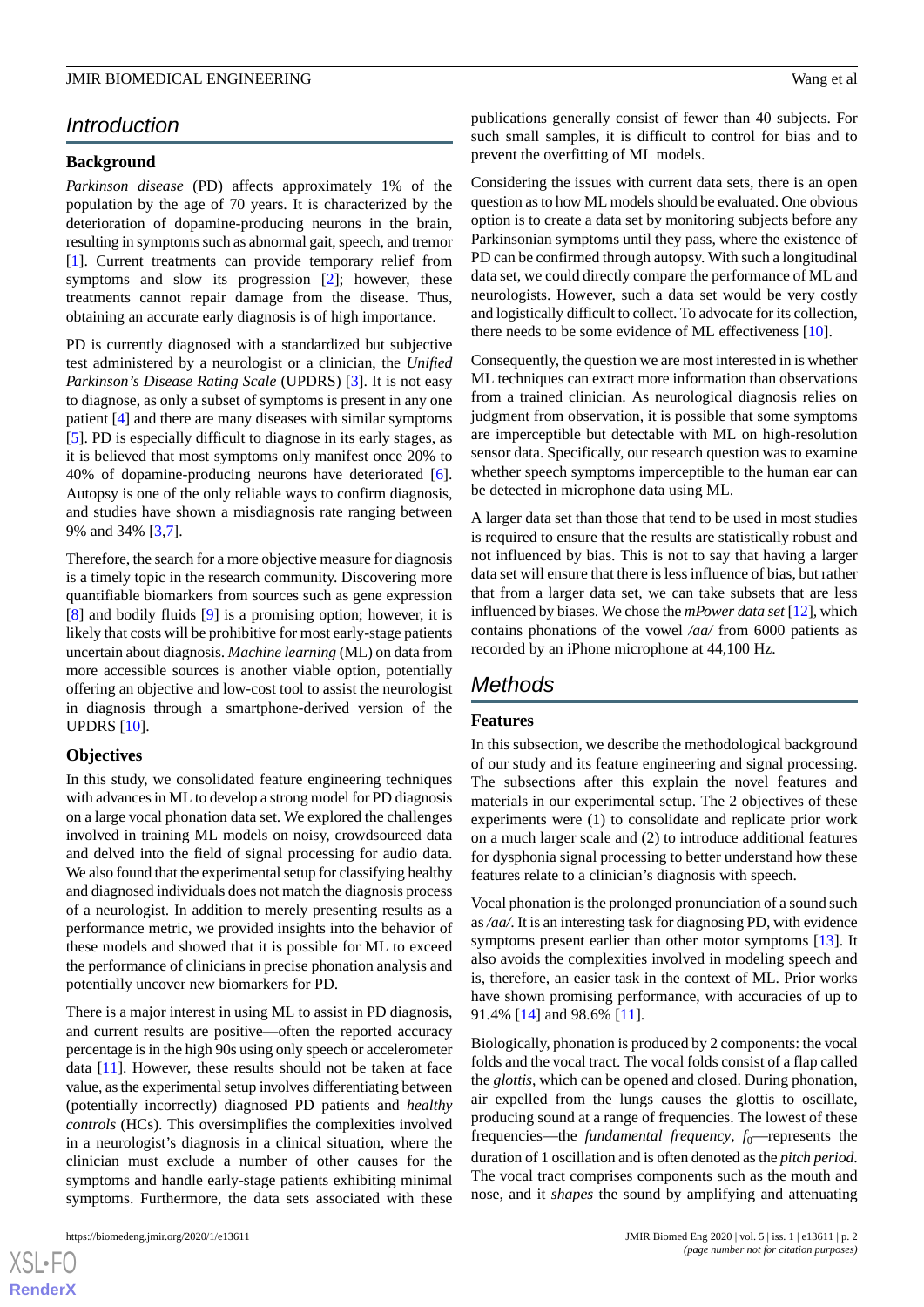certain frequencies. The vocal folds and tract can be viewed as a *source-filter model*, where the source of vocal folds generates the sound signal, shaped (or filtered) by the vocal tract. With PD, the impairment of fine motor control reduces control of the glottis, causing incomplete vocal fold closure. The turbulent airflow around the glottis causes a sound described as a *breathy* or *hoarse* voice and results in increased variation over each glottal cycle. This is termed as *dysphonia*. A similar phenomenon occurs when the vocal folds are irritated by physical causes, such as colds, and it is currently unknown whether differentiation between neurological and physical dysphonia is possible. It is also worth noting that airway diseases as well as muscular diseases and other psychological disorders can also affect the process of sound generation.

<span id="page-2-0"></span>People with PD also experience hesitant speech from reduction of cognitive ability and slurred or imprecise articulation from loss of motor control over the vocal tract. This is termed as *dysarthria*. Although dysarthria is very noticeable to humans, it is difficult to quantify it computationally. Spoken language has a wide variety of accents and styles, and it has been shown that models trained on English speakers do not generalize well on German speakers, and vice versa [\[15](#page-10-8)].

Dysphonia can be measured using *sustained vowel phonations*, which are easier to model with traditional signal processing approaches and are suitable for small data sets. Dysphonia in vowel phonation is shown in [Figure 1](#page-2-0). Optimally, both dysphonia- and dysarthria-related features would be used to build models; however, this study focused specifically on dysphonia because of limitations of the data set under consideration.

**Figure 1.** /aa/phonation from an individual with dysphonia. Variations in jitter (variation in glottal cycle periods) and shimmer (variation in glottal cycle amplitude) are common features for the detection of dysphonia. Algorithms computing each glottal cycle are imperfect, especially for heavy dysphonia.



Time

# **Features for Dysphonia**

Data from a microphone are represented as a stream of values, corresponding to the value of the recorded sound wave at each point in time. A basic microphone samples at approximately 44*,*100 Hz and quantizes the wave to 2 <sup>16</sup> possible values. The difference between higher sampling rates or more detailed quantization (such as 24 bit) is minimally perceptible to human ears; however, a major problem with low-quality microphones is additional noise and imprecise wave encoding.

Approaches based on signal processing use features that estimate the qualities associated with dysphonia. We divided them into 3 groups: *general* techniques, which are suitable for any time series signal; *dysphonia-specific* techniques, which have been used in prior work specifically to model dysphonia; and *novel* features, which we have shortlisted from other applications as being potentially effective in quantifying dysphonia.

### *General Signal Processing*

*Moments* are basic statistical descriptors of a signal, with the first 3 moments representing mean, variance, and skewness. For speech, the mean is largely uninformative, and variance corresponds to volume. The zero-crossing rate measures how

quickly the signal oscillates around 0 and is a measure of the signal frequency.

*Entropy* describes the amount of information in a piece of data, if it were modeled by a Bernoulli scheme. It is a simple measure of the complexity/information content of a signal.

The *Fourier* transform decomposes a signal into the amplitudes of frequencies that compose it. This is referred to as mapping from the *time* domain to the *frequency* or *spectral* domain. For speech, this enables us to determine the frequency bands with more energy, corresponding to the fundamental frequency and harmonics. After performing a Fourier transform, the *spectral entropy* [[16\]](#page-10-9) can be calculated, which can measure how *sharp* the  $f_0$  and harmonics of speech are. People with PD are expected to have a lower spectral entropy because of the less precise frequency control, causing a more *blurred* Fourier transform.

*Squared* energy operators, *Teager-Kaiser* energy operators, or other energy operators can obtain the instantaneous frequency and amplitude of a signal [\[17](#page-10-10)]. Statistics such as mean or SD and other measures can be computed after applying an energy operator.

[XSL](http://www.w3.org/Style/XSL)•FO **[RenderX](http://www.renderx.com/)**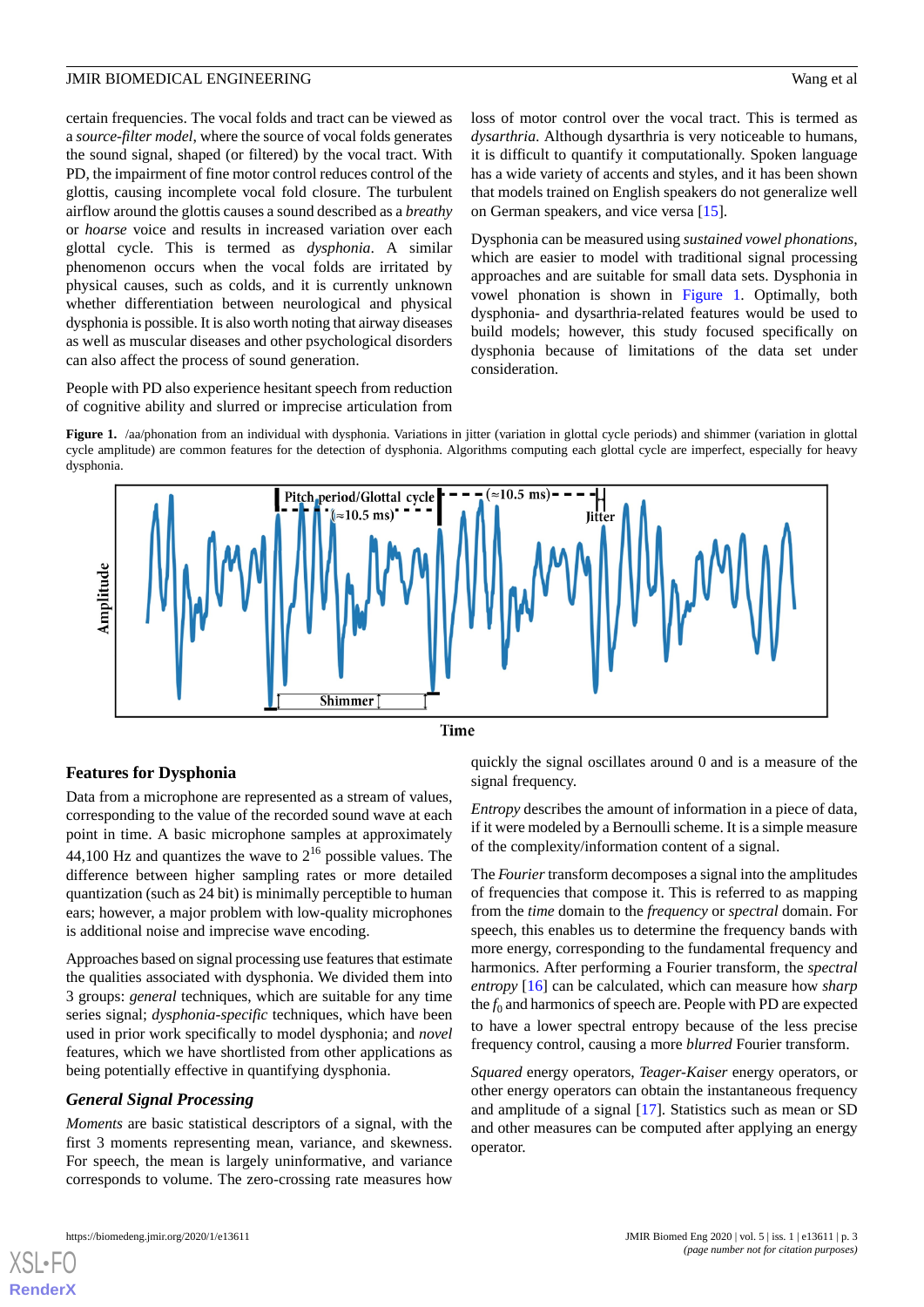### *Dysphonia Signal Processing*

The major feature present in dysphonic speech is the increased variation between each glottal cycle ([Figure 1](#page-2-0)). *Jitter* measures the variation in the length of each glottal cycle, and *shimmer* [[18\]](#page-10-11) is the variation in amplitude. These often rely on detecting each glottal cycle, which is not very accurate with current algorithms [[19\]](#page-10-12). The *harmonics-to-noise ratio* (HNR) [\[20](#page-10-13)] measures the amount of noise in a signal, which correlates with the *hoarseness* or *breathiness* of speech. The HNR has been improved with a more robust *glottal-to-noise excitation* ratio [[21\]](#page-10-14).

The *vocal fold excitation ratio* (VFER) is another extension of the HNR developed in the study by Tsanas et al [[22\]](#page-10-15), which also introduced the *Glottal Quotient* (GQ), a measure of the SD duration while the glottis is opened and closed. Both VFER and GQ are built upon concepts of the fundamental frequency estimation algorithm [\[23](#page-10-16)].

*Mel-frequency cepstral coefficients* (MFCCs) are one of the most effective features for speech recognition models, so it is no surprise that they are shown to be similarly effective for dysphonia. Speech recognition involves computing the MFCC at short time intervals and using a Markov model or structured neural network to model temporal information, whereas statistical descriptors have been shown to be effective in detecting dysphonia [[11\]](#page-10-4). There still exists a gap in understanding the relationships between the coefficients and dysphonia.

A recent study [\[24](#page-10-17)] showed that *detrended fluctuation analysis*, originally introduced as a measure of the autocorrelation (*autocorrelation* describes the similarity of a signal to itself when offset by a given interval) of a signal, changes with the amount of turbulent airflow in speakers with dysphonia. This study has also proposed the *recurrence period density entropy* (RPDE), which characterizes the periodicity of a signal. These measures are expected to be lower for speakers with dysphonia because of the noise introduced by turbulent airflow. Another study [\[14](#page-10-7)] has built upon RPDE to develop *pitch period entropy* as a better measure of the impaired control of pitch experienced by PD patients.

### **Novel Features**

Although existing features have achieved good results on their respective data sets, we have obtained improved performance with this additional set of features. These novel features may not directly relate to dysphonia but have been effective in other signal processing applications, most commonly *electroencephalogram* (EEG), which, similar to speech, is difficult to characterize.

A number of these features relate to *chaos theory*—a field based on understanding the behavior of dynamical systems sensitive to initial conditions [[25\]](#page-10-18). One can imagine the generation of a speech signal as a system, where parameters involve the state of components in the vocal tract. Given no change in parameters such as vocal fold tension, regular */aa/* phonation can be modeled with much fewer dimensions in *phase* space [\[26](#page-10-19)]—all possible states of a dynamic system.

The *Lyapunov exponents* quantify the divergence of 2 systems with similar initial parameters. The *largest Lyapunov exponent*  $(\lambda^*)$  characterizes the chaos in a system and is commonly estimated with the algorithm described in the study by Rosenstein et al [[26\]](#page-10-19), which reconstructs the system dynamics using a time delay technique. The inverse of  $\frac{1}{\lambda^*}$  is the Lyapunov time, which defines how long the behavior of a system can be predicted.

The *fractal dimension* is also commonly used in the analysis of dynamical systems. It represents the ratio of the log change in detail to the log change in scale of a signal [[27\]](#page-10-20). This is similar to the coastline paradox, where measuring a coastline with smaller sticks results in an apparent increase in length. The fractal dimension correlates to the complexity of a signal. It has been shown that the fractal dimension of elderly individuals balancing on a force plate is greater than that of younger individuals [[28\]](#page-10-21) and, more importantly, that distinct patterns seen in deterministic recurrence quantification analysis of sway (similar to fractal dimension) distinguish patients with PD from controls [[29\]](#page-10-22).

General entropy will not differentiate 2 sequences where the frequency of each variable is the same; however, the sequences 0, 0, 0, 0, 1, 1, 1, 1 and 0, 1, 0, 0, 1, 1, 0, 1 are clearly generated by different stochastic processes. The *approximate* and *sample entropy* aims to quantify this [[30\]](#page-11-0). This is extended with multiscale sample entropy [[31\]](#page-11-1), which is an especially powerful tool in the analysis of biological signals.

Although signals may appear to have high information content in the time domain, they may be easier to represent in others. For example, the JPEG image compression format primarily relies on human vision, which is less sensitive to high-frequency image details. Images are compressed by taking a Fourier transform and downsampling the high-frequency information. *Spectral entropy* measures the information content of the signal in its frequency-domain representation. The *singular value decomposition* (SVD) factorizes a matrix into orthogonal matrices and *singular values*. *SVD entropy* [[16\]](#page-10-9) measures the entropy of the singular values obtained when the signal is embedded with the algorithm described in the study by Rosenstein et al [[26\]](#page-10-19).

Many of these features are not simple to interpret; however, our testing shows that they provided significant improvements over prior features used in the literature.

#### **Materials**

We chose the mPower data set [[12\]](#page-10-5)—a crowdsourced data set consisting of 65*,*000 */aa/* phonation samples from 6000 participants, of which 1200 were participants with PD.

The primary issue with mPower is quality. Owing to crowdsourcing, participants who are dishonest or perform the task incorrectly can skew results. There are a number of subjects with young-onset PD in mPower; young-onset PD is very uncommon in the general population, but this representation may be possible because of the younger target audience of smartphone apps. Vowel phonation has been captured with a single channel iPhone/iPod microphone at 44,100 Hz, with the

 $XS$  • FO **[RenderX](http://www.renderx.com/)**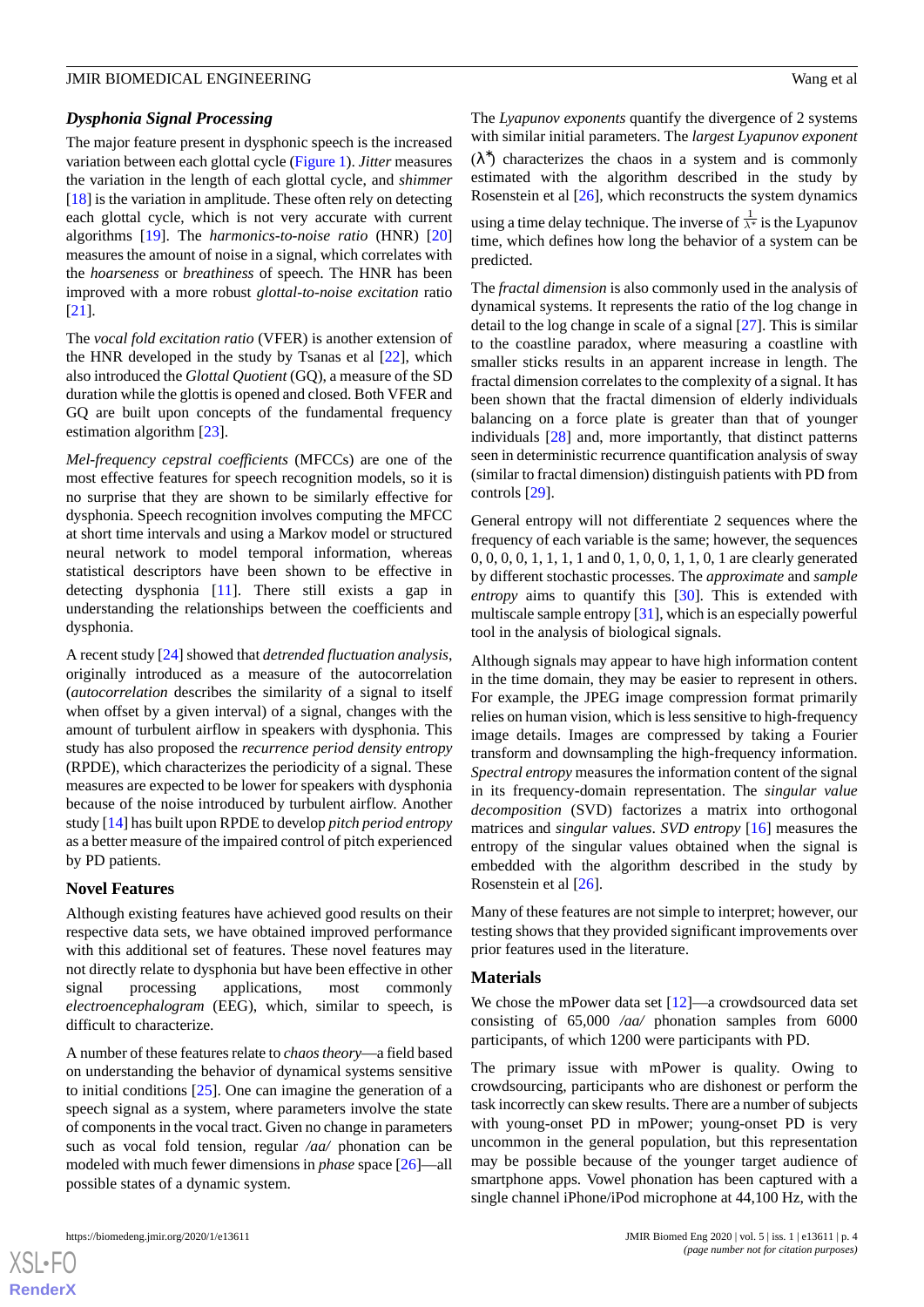different microphone technology in each generation introducing another variable to the model. Hesitation and phonation of vowels other than /aa/ are common, and the distance between the phone and the user varies: with some speaking directly into the microphone, creating *wind noise*, and others at a distance, introducing significant environmental noise.

We evaluated 1600 randomly selected phonation samples for performing the task correctly, rejecting approximately 40% by using the aforementioned wind, distance, and environmental noise. Using short time energies extracted at 0.1-second intervals with OpenSMILE [[32\]](#page-11-2), simple metrics such as variance, mean, and ranges were calculated to rank and filter the samples. Placing a threshold on these gave rise to hand-crafted rules to filter the remaining samples. After filtering, 4100 users remained, 900 with PD, each with a single corresponding sample. We then attempted to balance the joint age and gender distribution within the PD and control groups. Every PD

participant had a gender and age *twin* (±2 years; the age-matching was conducted in a way that the twin was at most 2 years younger or older than the respective participant) selected; if a *twin* could not be found, that PD participant was discarded. This resulted in 1022 participants, 511 with PD. Standard libraries for computing the features used to build the modeling included the PyREM package for sleep staging from EEG data [[33\]](#page-11-3), nolds [\[34](#page-11-4)], and pypsr [[35\]](#page-11-5) ([Textbox 1\)](#page-4-0). The average  $f_0$  for males and females was assumed to be 120 Hz and 190 Hz, respectively. Sound bit depth was binned to  $\sqrt{\frac{n}{2}}$  values for entropy-related calculations. In this feature experiment, we used 6 as the embedding dimension for the time delay embedding methods and calculated τ following the study by Rosenstein et al [[26\]](#page-10-19). Ethical aspects of this research have been approved by the ANU Human Research Ethics Committee with protocol number 2018/108.

<span id="page-4-0"></span>**Textbox 1.** Summary of the features used to build the model.

#### **Dysphonia features**

- Prior dysphonia features from the study by Tsanas et al [\[11\]](#page-10-4)
- Wavelet transform–based features [[36](#page-11-6)]

#### **Novel features**

- Higuchi and Petrosian fractal dimension
- Hurst exponent
- Time delay  $(\tau)$
- Lyapunov exponents (up to 6)
- Sample and approximate entropy (with *r* selected by Lu et al [[37](#page-11-7)]) and Fisher information [[38](#page-11-8)]
- Spectral entropy
- Singular value decomposition entropy

# *Results*

# **Initial Model Validation: Replicating the Previous Results**

In a previous study, Tsanas et al [[11\]](#page-10-4) used the National Crime Victimization Survey data set, which consists of 263 phonations from 33 people with PD and 10 HCs. A set of 132 features was calculated, and 100 times repeated 10-fold cross-validation (CV) was used to evaluate a *support vector machine* (SVM). On all features, they achieved 97.7% accuracy, and on a 10-feature subset selected by ReliefF, they achieved 98.6% accuracy. They also released an open-source toolbox to assist in replicating the results.

Using this toolbox on our data set, we calculated features on a 1.5-second window of audio beginning at the 1-second mark.

An SVM was evaluated with 10 times repeated 10-fold CV over the full feature set and the 10-feature ReliefF subset [\(Table 1\)](#page-5-0). The data set was stratified by random sampling such that there were equal numbers of PD and control subjects in each fold of CV to better highlight performance. Note that this effectively reduced the data set to approximately 1700 phonations. A grid search was used to select the optimal hyperparameters for the SVM. Of the kernels tested, the *radial basis function* (RBF) was dominant in all models. A Bayesian correlated *t* test on accuracy was used to determine if a model dominated another [[39\]](#page-11-9). Accuracy was chosen, despite the recent popularity of the *area under the receiver operating characteristic curve* (AUROC) because of criticisms of its bias toward certain predictors [\[40](#page-11-10)]. However, for the purposes of comparison with previously published work, we also reported sensitivity, specificity, and AUROC.

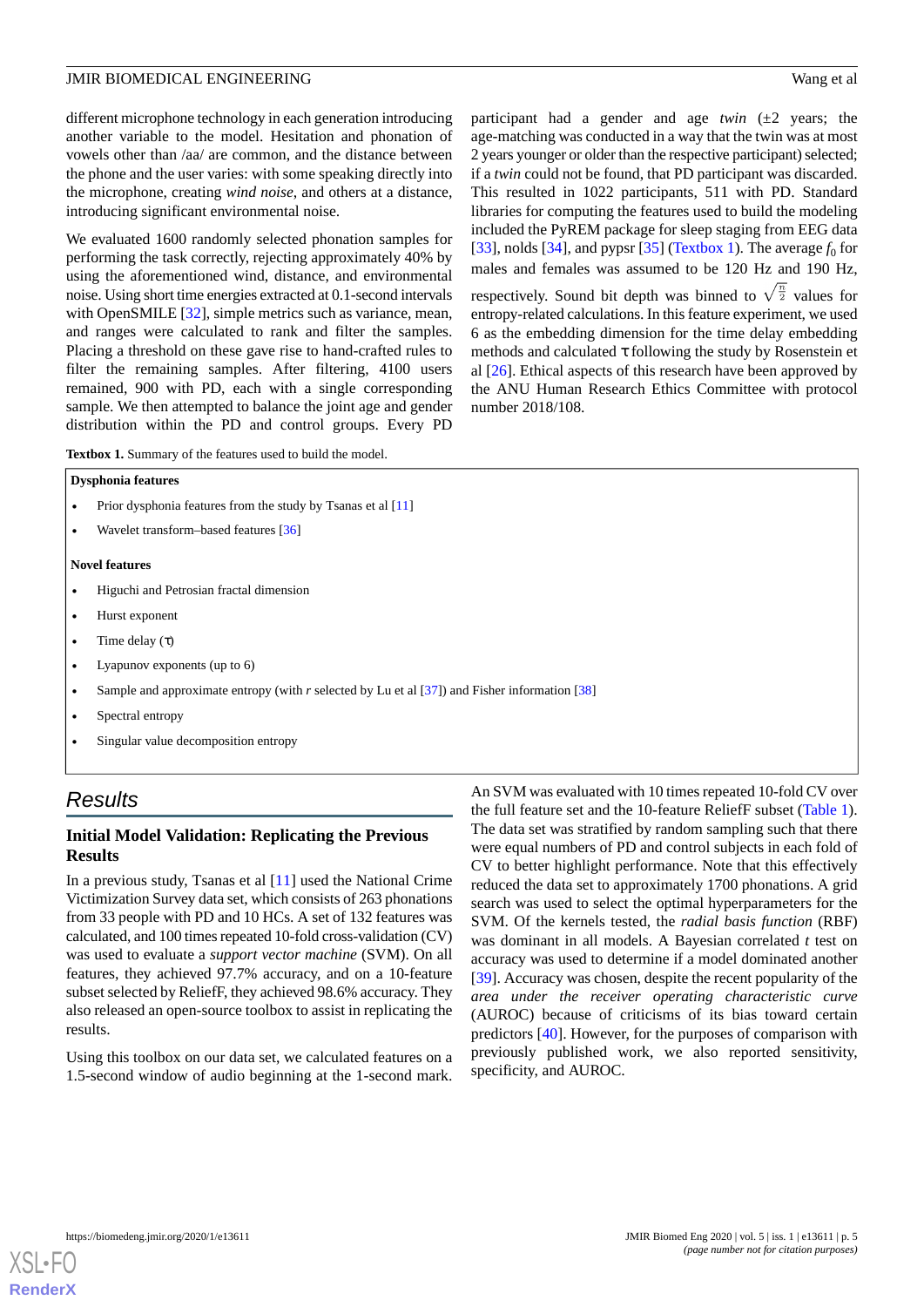<span id="page-5-0"></span>**Table 1.** Cross-validation results of a support vector machine using the full feature set and 10-feature ReliefF subset.

| Performance measures                                       | Full, mean (SD) | ReliefF subset $a$ , mean (SD) |
|------------------------------------------------------------|-----------------|--------------------------------|
| Accuracy $(\% )$                                           | 55.6 (4.9)      | 55.6 (4.5)                     |
| Sensitivity (%)                                            | 52.3(7.0)       | 47.4(6.6)                      |
| Specificity $(\% )$                                        | 58.8 (7.8)      | 63.8(8.1)                      |
| Area under the receiver operating characteristic curve (%) | 57.7 (5.7)      | 58.2 (5.2)                     |

<sup>a</sup>There is a 50.7% probability that the average performance of the ReliefF subset outperforms the full feature set.

# **Initial Model Validation: Improving Previous Results With Novel Features**

The performance of the features by Tsanas et al [[11\]](#page-10-4) on the mPower data was evidently worse than that of the NCVS data set. It is possible that this was a consequence of the noisier and lower-quality mPower data. However, overfitting in the original study by Tsanas et al [[11\]](#page-10-4) is also highly likely, especially as evidenced by the fact that the MFCC-heavy ReliefF feature subset performed better in experiments by Tsanas et al [[11\]](#page-10-4), whereas it performed substantially worse in our testing, achieving 55.6% accuracy rather than 98.6%. Another consideration is the number of observations within each group; having more participants within one group can arbitrarily increase accuracy. It is also ambiguous whether the authors had

stratified the phonations on a per-subject scale—failure to do so introduces the *digital fingerprinting* effect. The analysis provided in a recent study [[41\]](#page-11-11) exemplifies this, showing that allowing phonations from a subject to appear in both training and testing results in an AUROC of approximately 96%, compared with only 59% in a correctly stratified example.

The features used in the prior literature were clearly insufficient to perform an accurate diagnosis. To improve the model, we introduced an additional range of features that have been effectively applied in the analysis of other biological signals. These features are not directly related to human hearing or speech and thus may be especially useful in detecting symptoms unnoticeable by an expert. We repeated the experiments, adding the novel features, with the results presented in [Table 2](#page-5-1) showing significant improvement.

<span id="page-5-1"></span>**Table 2.** Cross validation results of the support vector machines using different feature sets.

| Performance measures                                       | ReliefF subset, mean (SD) Novel only, mean (SD) |            | Combined <sup>a</sup> , mean $(SD)$ |
|------------------------------------------------------------|-------------------------------------------------|------------|-------------------------------------|
| Accuracy $(\% )$                                           | 55.6 (4.5)                                      | 55.3 (4.8) | 58.2(5.1)                           |
| Sensitivity (%)                                            | 47.4 (6.6)                                      | 45.1(6.5)  | 56.4(6.8)                           |
| Specificity $(\%)$                                         | 63.8(8.1)                                       | 65.5(7.6)  | 60.0(7.0)                           |
| Area under the receiver operating characteristic curve (%) | 58.2(5.2)                                       | 58.2(5.2)  | 60.7(5.9)                           |

<sup>a</sup>There is an 88.7% probability that the average performance of the combined subset outperforms the ReliefF subset.

# **Further Improvements: Ensemble Models and Data Augmentation**

Although the performance was improved, a 58.2% diagnosis accuracy is still far below the requirements for clinical use. In this section, we explore the reasons for the below-expected performance and methods of improving it.

Many dysphonia features rely on estimating the precise length of each glottal cycle, for which the  $f_0$  algorithm of Camacho [[42\]](#page-11-12) was used. A preliminary investigation showed that the SD of  $f_0$  exceeded 10 Hz for 18% of the phonations. This was indicative of a substantial failure of the algorithm or a poorly executed recording.

### *Ensemble Models*

Visualizing the features as in [Figure 2,](#page-6-0) it is evident that there are distinct distributions for individuals who are healthy and have PD as well as for males and females. However, there is a large amount of variance and overlap over these distributions, making it infeasible to perform diagnosis over one feature alone.

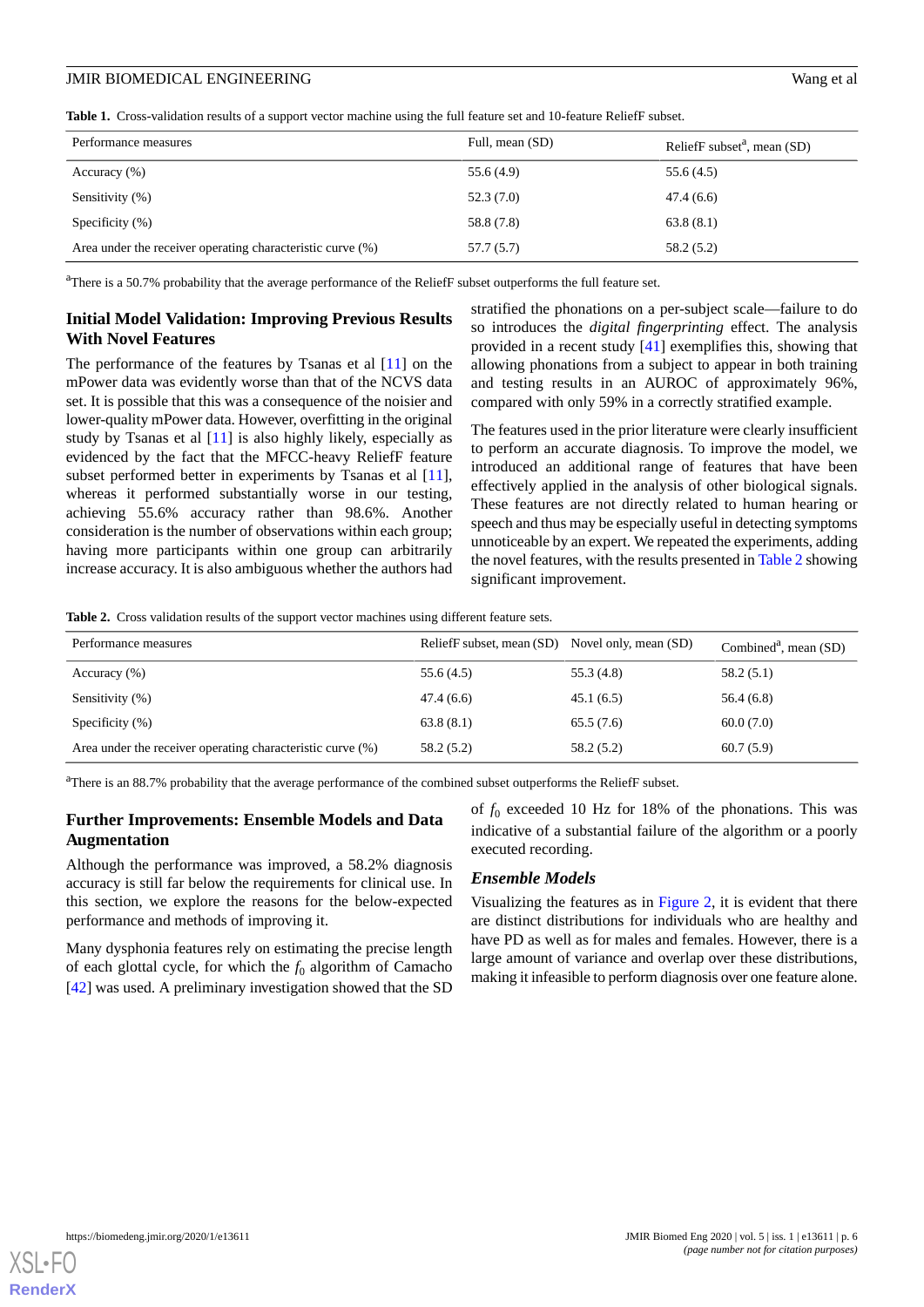<span id="page-6-0"></span>**Figure 2.** Visualization of detrended fluctuation analysis against recurrence period density entropy in male and female participants with PD and controls. Although the groups follow distinct distributions, there is heavy overlap. It is evidently difficult to classify PD based on any single feature, and powerful machine learning models are required to make sense of their relationships. PD: Parkinson disease.



Typically, an SVM only performs well if the features are good, which may require a lot of prior knowledge. This is because SVMs can only model linear relationships and, even with the use of nonlinear kernels, are restricted to that particular kernel and are often simple. Other algorithms, such as neural networks, can potentially learn to exploit complex nonlinear relationships between the features to increase performance.

Given the complex relationships between features, it is possible that an ensemble model may achieve better performance. Ensemble models utilize multiple ML models and combine them to create a more powerful one. These ML models can typically be combined by averaging (ie, *voting*) or with other methods (eg, *stacking*), making the combined prediction more powerful than its individual parts.

Building on stacking, *feature-weighted linear stacking* (FWLS [[43\]](#page-11-13)) assigns a weight to each feature and model combination. This is motivated by different models being more suitable for using certain features. FWLS was the technique used to ensemble the hundred-model winner of the prestigious Netflix Prize [\[44](#page-11-14)].

We ensembled an SVM; Gaussian process; random forest; *k*-nearest neighbor classifier (with *k*=3); and simple dense neural networks with 3, 5, and 7 hidden layers. All models were suited to the task, diagnosing PD within 3% accuracy of each other. An RBF Gaussian process was chosen to aggregate the models in the stacking and FWLS-based ensembles, as Gaussian processes are inherently probabilistic and suitable for making decisions in situations of high uncertainty. The results are presented in [Table 3](#page-7-0).

 $XS$  • F( **[RenderX](http://www.renderx.com/)**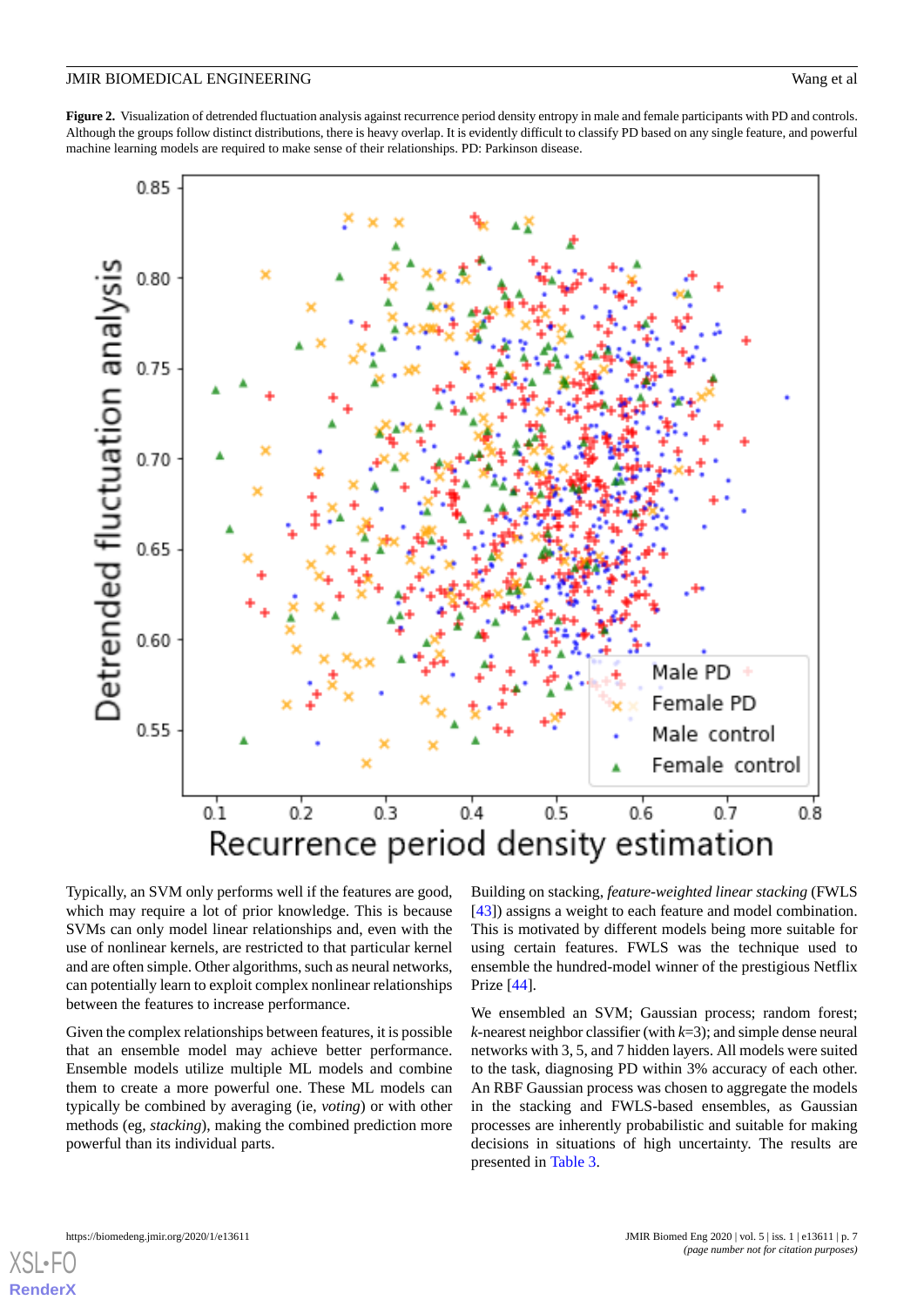<span id="page-7-0"></span>**Table 3.** Cross validation results of different ensemble methods compared to the support vector machine-only model, using the combined feature set.

| Performance measures                                                | Support vector machine only,<br>mean $(SD)$ | Voting, mean<br>(SD) | Stacking, mean<br>(SD) | Feature-weighted linear stack-<br>ing <sup>a</sup> , mean $(SD)$ |
|---------------------------------------------------------------------|---------------------------------------------|----------------------|------------------------|------------------------------------------------------------------|
| Accuracy $(\% )$                                                    | 58.2(5.1)                                   | 56.5(5.0)            | 59.1 (5.1)             | 5.92(5.3)                                                        |
| Sensitivity (%)                                                     | 56.4(6.8)                                   | 54.9(9.1)            | 57.4 (7.8)             | 57.4 (7.6)                                                       |
| Specificity $(\% )$                                                 | 60.0(7.0)                                   | 58.1 (8.2)           | 60.9(7.4)              | 61.1(7.4)                                                        |
| Area under the receiver operating character-<br>istic curve $(\% )$ | 60.7(5.9)                                   | 59.1 (5.6)           | 62.2(5.8)              | 62.3(5.9)                                                        |

<sup>a</sup>There is a 70.6% probability that the average performance of the feature-weighted linear stacking ensemble outperforms the support vector machine-only model.

Training ensembles is more computationally expensive; however, in practice, making a prediction from a pretrained model will take a negligible amount of time. Larger data sets may require the use of localized approximations for polynomially computable models such as SVMs and Gaussian processes. However, a major disadvantage of ensembles is the *black box* effect, where their predictions are effectively uninterpretable.

the segment used. Many of these features were not length invariant, and 10% varied by over 0.5 SDs when computed over the same phonation, offset by 0.1 seconds. We computed seven 1.5-second samples from each phonation, ranging from the 1.5 to 4.5-second mark with a 0.5-second step size. We experimented with taking the mean over all 7 values as well as augmenting the data by using the additional samples as extra CV input (ensuring that phonations from the same participant appeared in the same training set or test set). The results are presented in [Table 4](#page-7-1).

#### *Data Augmentation*

<span id="page-7-1"></span>Some features were highly sensitive to minor fluctuations in the signal, with their value changing drastically depending on

**Table 4.** Cross validation results of basic data augmentation techniques with the combined feature set and the support vector machine-only model.

| Performance measures                                       | Original, mean (SD) | Mean, $a$ <sup>a</sup> mean (SD) | Augmented, mean (SD) |
|------------------------------------------------------------|---------------------|----------------------------------|----------------------|
| Accuracy $(\% )$                                           | 58.2(5.1)           | 58.7 (4.5)                       | 57.3 (3.7)           |
| Sensitivity (%)                                            | 56.4(6.8)           | 56.5(6.8)                        | 54.8 (5.8)           |
| Specificity $(\% )$                                        | 60.0(7.0)           | 60.8(7.5)                        | 59.8 (5.8)           |
| Area under the receiver operating characteristic curve (%) | 60.7(5.9)           | 61.1(5.1)                        | 60.2(4.4)            |

<sup>a</sup>There is a 59.3% probability that the performance with the mean augmented features is better than the nonaugmented features.

Augmentation did not seem to prove useful in overcoming low-quality data and unstable features and seemed to decrease performance. It is possible that sampling from a shorter window exacerbates the instability of the features and that even if one of the windows was more informative than others, that window might not be the same for all recordings. This may essentially introduce more noise into the training data and therefore have an overall negative effect on model performance.

Augmentation proved beneficial when taking the mean over all segments; however, it was not useful when simply including the additional segments as CV data. This is likely because taking the mean reduces the instability and noise of the features, whereas including all the segments exacerbates the problem and introduces more noise into the entire feature set.

# **Final Results: Performance in Participants With No Speech Difficulties**

After developing a decent model to classify PD based on speech, we investigated what it could offer to real-world diagnosis. The raw performance is clearly insufficient to replace neurologists; however, we have shown that the performance bound has not been reached—additional, higher quality data will greatly improve results, along with better and more informative features.

[XSL](http://www.w3.org/Style/XSL)•FO **[RenderX](http://www.renderx.com/)**

First, we investigated whether it would be possible to detect symptoms imperceptible to a neurologist. If this is possible, the combination of both could potentially increase the accuracy of diagnosis. To do this, a set of PD participants who had *no speech difficulties* (NSDs) was first removed from the data set before any experimentation (including those mentioned in the previous sections) to prevent overfitting during the model evaluation stage. This relied on a field of the mPower UPDRS survey, which defaulted to zero, which we are aware relies on the honestly/reliability of participants. This created a subset of 81 participants (of the previous 4112) who had PD and NSDs.

From the HC participants not used in CV/model evaluation stage, 81 participants were chosen such that they exactly matched the gender of each NSD participant and as closely matched the age as possible. We combined the 2 to form a test set of 162 participants and used the FWLS ensemble trained on the CV set to evaluate the test set. No data augmentation was performed. This is presented in [Table 5.](#page-8-0) Surprisingly, there was an increase in sensitivity between diagnosis of participants with perceptible dysphonia (as indicated by participants having speech difficulties) compared with the diagnosis of those with imperceptible dysphonia (as indicated by participants having NSDs). This implies that there must exist some features that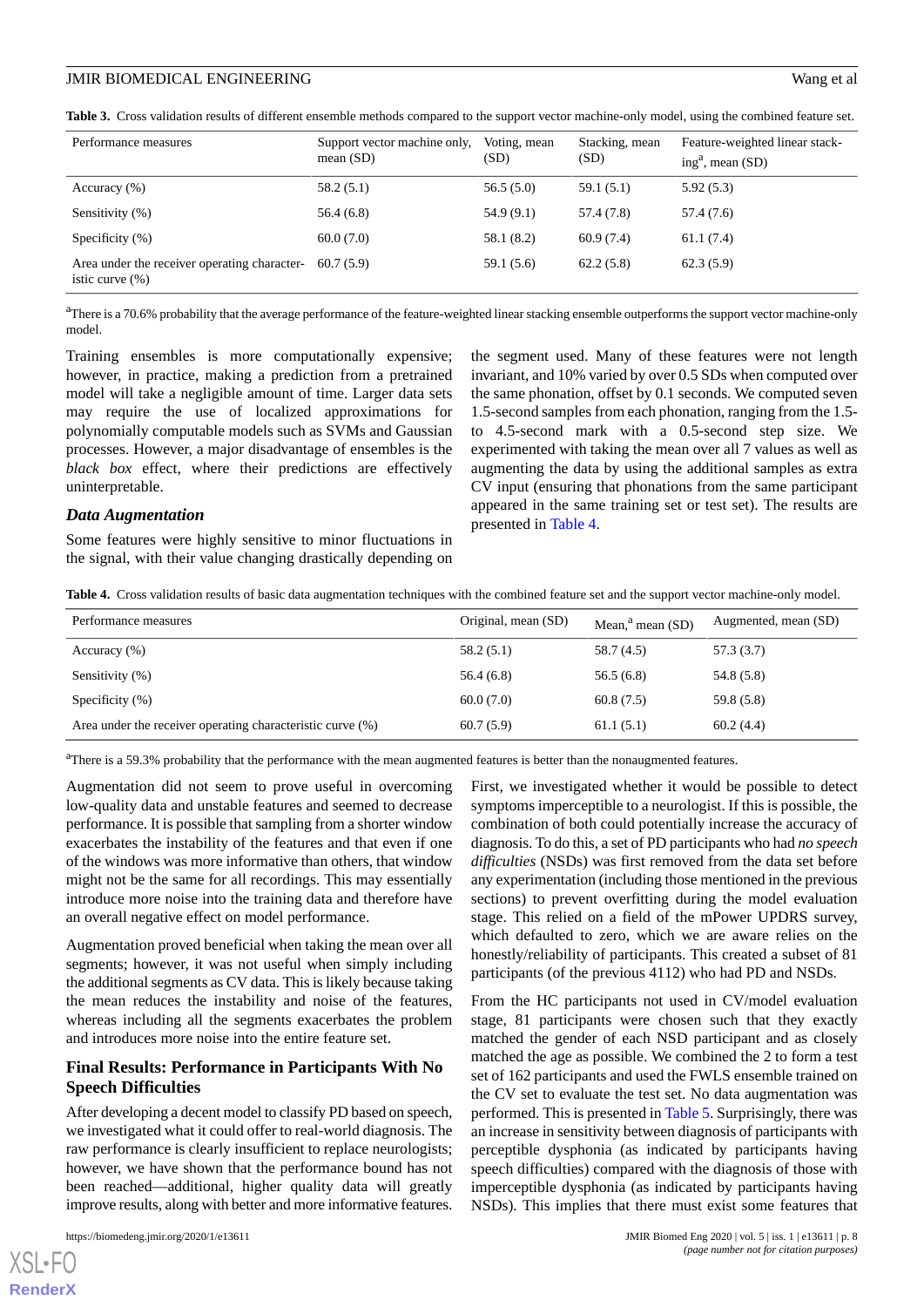capture information regarding the disease state of a person but does not relate to audible dysphonia.

| Performance measures                                           | Cross-validation mean | Cross-validation SD | No speech difficulty |
|----------------------------------------------------------------|-----------------------|---------------------|----------------------|
| Accuracy $(\% )$                                               | 59.2                  | 5.3                 | 59.3                 |
| Sensitivity (%)                                                | 57.4                  | 7.6                 | 63.0                 |
| Specificity $(\% )$                                            | 61.1                  | 7.4                 | 55.6                 |
| Area under the receiver operating characteristic curve<br>(% ) | 62.3                  | 5.9                 | 66.7                 |

<span id="page-8-0"></span>**Table 5.** Performance of the feature-weighted linear stacking ensemble on participants with no audible symptoms and previously unseen data.

We hypothesized that this is possible because of the more abstract features, which are not related to audible symptoms. To investigate, for each feature, we checked two matters: first, whether the distribution over NSD and PD was similar (ie, captured information about disease state), and second, whether the distribution between NSD and control was different (ie, did not relate to audible dysphonia), implying that the feature is likely discriminative yet inaudible.

To perform significance testing, we first employed a normality test on all features across all groups. If a single feature was normal across all groups (ie, PD, NSD, and HC), then we employed a one-way analysis of variance (ANOVA) to test for significant differences, followed by a Tukey honestly significant difference post hoc. Groups were considered to be sampled from different distributions of a *P* value of .05. If that feature was not normal across all groups, then a Kruskal-Wallis ANOVA

was used, followed by a Dunn-Bonferroni posthoc test. Similarly, a value of *P*=.04 is required to say that the feature was sampled from different distributions. Note that because we are only interested in 2 posthoc comparisons (between NSD-PD and NSD-HC), the posthoc tests overcorrected the *P* values. This meant that we can be more confident in any significant difference detected.

We expected that abstract features such as those that try to capture complexity (eg, sample entropy) were likely to be inaudible. These were not biologically motivated and more sensitive to high-frequency information to which the human auditory system was not. This was confirmed in [Figure 3](#page-8-1), where a significant difference was detected for mean log energy between the NSD and control groups, yet no significant difference was detected between the NSD and PD groups, for males only.

<span id="page-8-1"></span>Figure 3. Violin plot of mean\_Log energy for males (blue) and females (orange). For males, a significant difference was detected between the no speech difficulty and control groups (*P*<.00002), but not between the no speech difficulty and Parkinson disease groups (*P*=.13). F: female; Log: logarithmic; M: male; NSD: no speech difficulties; PD: Parkinson disease.



In the full results, we found that features such as energy, entropy, and their corresponding coefficients were inaudible, whereas features such as jitter, those derived from fundamental

[XSL](http://www.w3.org/Style/XSL)•FO **[RenderX](http://www.renderx.com/)**

audible.

frequency, MFCC, and their corresponding coefficients were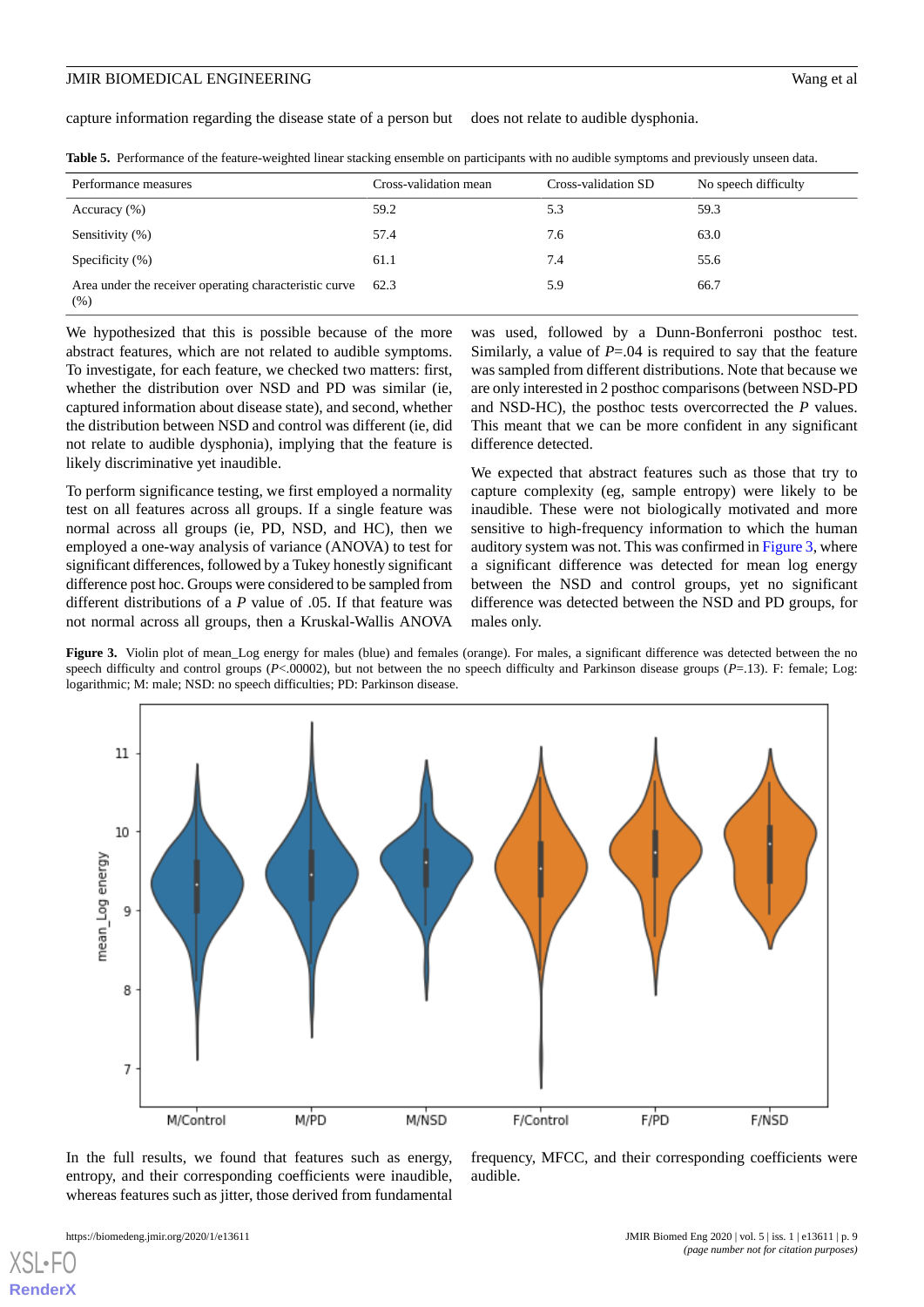# *Discussion*

# **Principal Findings**

In this study, we have shown that features used in prior literature on small data sets do not perform well when extrapolated to more real-world, much larger data sets such as mPower. Owing to natural variation in speech, the separation of healthy individuals and those with PD is not as simple as previously believed. We have presented significant performance improvements with an additional set of features and techniques such as assembling and data augmentation. Importantly, we have demonstrated this in a robust environment that is well guarded against overfitting.

# **Strengths and Limitations**

Although performance is currently insufficient to substitute for a clinician's diagnosis, significant improvements from simple data augmentation, ensemble models, and additional features imply that peak performance has not yet been achieved. The power of ML only increases as more data become available.

We have also shown that some features used are capable of detecting symptoms of the PD state, yet are *imperceptible to human hearing*. This is a very promising result for the field, with the possibility that a large robust model may eventually outperform humans. For now, these models are a low-cost tool for clinicians to validate their diagnosis; a positive result may be a flag to perform further checks on the patient. This also suggests that vocal phonation features could be used as part of a set of noninvasive biomarkers for PD.

The biggest barrier to the introduction of ML in the clinical setting is trust. This relies on *either* a strong understanding of

# the models and features *or* good performance on a substantially sized data set with robust evaluation approaches. We believe that developing a deep understanding of ML in clinicians will become increasingly difficult, as models and features become more complex. Thus, it may be best to focus on providing larger data sets. The mPower data set makes great strides in size and availability, but it lacks data control. The field would benefit greatly from a standardized data set against which the performance of models could be empirically evaluated.

Many avenues still remain unexplored. The diagnosis of PD often involves testing a patient's response to medication, such as levodopa. Additional information from phonation samples before and after levodopa consumption may greatly improve performance. We focused only on traditional ML approaches based on signal processing. A notable weakness of feature engineering is information loss, as it is difficult to perfectly describe a signal. Structured neural networks are suitable for making predictions from a raw data stream, such as computer vision and neural networks. In our testing, simple convolutional and recurrent neural networks have achieved similar performance to our best models and greatly improved performance when combined with feature engineering. However, they are more difficult to interpret.

Further improvements could be seen in multidimensional data sets using data from more than one source (eg, postural sway, gait, and finger tapping, all of which could be measured on smartphone devices). Measuring these during clinical visits in a controlled setting under standardized conditions would produce substantially cleaner data at minimal cost, but it is essential to have the cooperation of the clinical and patient communities. Our research provides a first step in establishing the great value these tools could provide, not just in PD.

# **Acknowledgments**

This research was supported by the *Australian Government Research Training Program* Scholarship and delivered in partnership with *Our Health in Our Hands*, a strategic initiative of the Australian National University, which aims to transform health care by developing new personalized health technologies and solutions in collaboration with patients, clinicians, and health care providers. The authors would like to thank Alex Smith, Mehika Manocha, and Professor Christian Lueck for their helpful comments and suggestions.

### <span id="page-9-0"></span>**Conflicts of Interest**

<span id="page-9-1"></span>None declared.

# <span id="page-9-2"></span>**References**

- <span id="page-9-3"></span>1. Savitt JM, Dawson VL, Dawson TM. Diagnosis and treatment of Parkinson disease: molecules to medicine. J Clin Invest 2006 Jul;116(7):1744-1754 [\[FREE Full text](https://doi.org/10.1172/JCI29178)] [doi: [10.1172/JCI29178\]](http://dx.doi.org/10.1172/JCI29178) [Medline: [16823471\]](http://www.ncbi.nlm.nih.gov/entrez/query.fcgi?cmd=Retrieve&db=PubMed&list_uids=16823471&dopt=Abstract)
- <span id="page-9-4"></span>2. Fahn S, Parkinson Study Group. Does levodopa slow or hasten the rate of progression of Parkinson's disease? J Neurol 2005 Oct;252(Suppl 4):IV37-IV42. [doi: [10.1007/s00415-005-4008-5](http://dx.doi.org/10.1007/s00415-005-4008-5)] [Medline: [16222436](http://www.ncbi.nlm.nih.gov/entrez/query.fcgi?cmd=Retrieve&db=PubMed&list_uids=16222436&dopt=Abstract)]
- <span id="page-9-5"></span>3. Tolosa E, Wenning G, Poewe W. The diagnosis of Parkinson's disease. Lancet Neurol 2006 Jan;5(1):75-86. [doi: [10.1016/S1474-4422\(05\)70285-4\]](http://dx.doi.org/10.1016/S1474-4422(05)70285-4) [Medline: [16361025](http://www.ncbi.nlm.nih.gov/entrez/query.fcgi?cmd=Retrieve&db=PubMed&list_uids=16361025&dopt=Abstract)]
- 4. Thenganatt MA, Jankovic J. Parkinson disease subtypes. JAMA Neurol 2014 Apr;71(4):499-504. [doi: [10.1001/jamaneurol.2013.6233\]](http://dx.doi.org/10.1001/jamaneurol.2013.6233) [Medline: [24514863\]](http://www.ncbi.nlm.nih.gov/entrez/query.fcgi?cmd=Retrieve&db=PubMed&list_uids=24514863&dopt=Abstract)
- 5. Quinn N. Parkinsonism--recognition and differential diagnosis. Br Med J 1995 Feb 18;310(6977):447-452 [[FREE Full](http://europepmc.org/abstract/MED/7646647) [text](http://europepmc.org/abstract/MED/7646647)] [doi: [10.1136/bmj.310.6977.447\]](http://dx.doi.org/10.1136/bmj.310.6977.447) [Medline: [7646647\]](http://www.ncbi.nlm.nih.gov/entrez/query.fcgi?cmd=Retrieve&db=PubMed&list_uids=7646647&dopt=Abstract)
- 6. Brooks DJ. Parkinson's disease: diagnosis. Parkinsonism Relat Disord 2012 Jan;18:S31-S33. [doi: [10.1016/S1353-8020\(11\)70012-8\]](http://dx.doi.org/10.1016/S1353-8020(11)70012-8)

[XSL](http://www.w3.org/Style/XSL)•FO **[RenderX](http://www.renderx.com/)**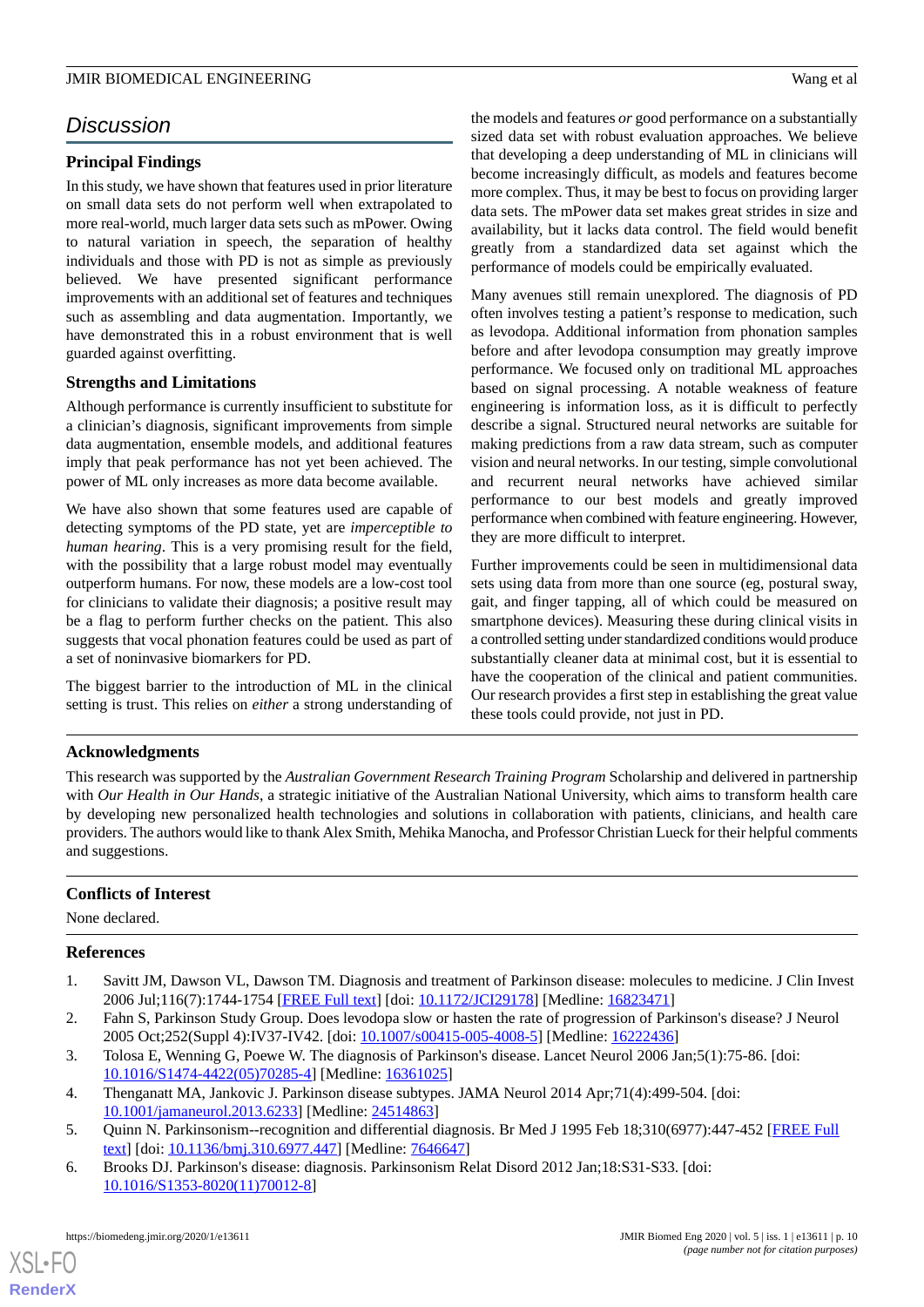- <span id="page-10-0"></span>7. Jankovic J, Rajput AH, McDermott MP, Perl DP. The evolution of diagnosis in early Parkinson disease. Parkinson study group. Arch Neurol 2000 Mar;57(3):369-372. [doi: [10.1001/archneur.57.3.369\]](http://dx.doi.org/10.1001/archneur.57.3.369) [Medline: [10714663\]](http://www.ncbi.nlm.nih.gov/entrez/query.fcgi?cmd=Retrieve&db=PubMed&list_uids=10714663&dopt=Abstract)
- <span id="page-10-1"></span>8. Scherzer CR, Eklund AC, Morse LJ, Liao Z, Locascio JJ, Fefer D, et al. Molecular markers of early Parkinson's disease based on gene expression in blood. Proc Natl Acad Sci U S A 2007 Jan 16;104(3):955-960 [[FREE Full text\]](http://www.pnas.org/cgi/pmidlookup?view=long&pmid=17215369) [doi: [10.1073/pnas.0610204104\]](http://dx.doi.org/10.1073/pnas.0610204104) [Medline: [17215369](http://www.ncbi.nlm.nih.gov/entrez/query.fcgi?cmd=Retrieve&db=PubMed&list_uids=17215369&dopt=Abstract)]
- <span id="page-10-2"></span>9. Hong Z, Shi M, Chung KA, Quinn JF, Peskind ER, Galasko D, et al. DJ-1 and alpha-synuclein in human cerebrospinal fluid as biomarkers of Parkinson's disease. Brain 2010 Mar;133(Pt 3):713-726 [[FREE Full text\]](http://europepmc.org/abstract/MED/20157014) [doi: [10.1093/brain/awq008\]](http://dx.doi.org/10.1093/brain/awq008) [Medline: [20157014](http://www.ncbi.nlm.nih.gov/entrez/query.fcgi?cmd=Retrieve&db=PubMed&list_uids=20157014&dopt=Abstract)]
- <span id="page-10-4"></span><span id="page-10-3"></span>10. Zhan A, Mohan S, Tarolli C, Schneider RB, Adams JL, Sharma S, et al. Using smartphones and machine learning to quantify Parkinson disease severity: the mobile Parkinson disease score. JAMA Neurol 2018 Jul 1;75(7):876-880 [\[FREE Full text](http://europepmc.org/abstract/MED/29582075)] [doi: [10.1001/jamaneurol.2018.0809](http://dx.doi.org/10.1001/jamaneurol.2018.0809)] [Medline: [29582075\]](http://www.ncbi.nlm.nih.gov/entrez/query.fcgi?cmd=Retrieve&db=PubMed&list_uids=29582075&dopt=Abstract)
- <span id="page-10-5"></span>11. Tsanas A, Little MA, McSharry PE, Spielman J, Ramig LO. Novel speech signal processing algorithms for high-accuracy classification of Parkinson's disease. IEEE Trans Biomed Eng 2012 May;59(5):1264-1271. [doi: [10.1109/TBME.2012.2183367\]](http://dx.doi.org/10.1109/TBME.2012.2183367) [Medline: [22249592](http://www.ncbi.nlm.nih.gov/entrez/query.fcgi?cmd=Retrieve&db=PubMed&list_uids=22249592&dopt=Abstract)]
- <span id="page-10-6"></span>12. Bot BM, Suver C, Neto EC, Kellen M, Klein A, Bare C, et al. The mPower study, Parkinson disease mobile data collected using ResearchKit. Sci Data 2016 Mar 3;3:160011 [[FREE Full text](http://europepmc.org/abstract/MED/26938265)] [doi: [10.1038/sdata.2016.11](http://dx.doi.org/10.1038/sdata.2016.11)] [Medline: [26938265](http://www.ncbi.nlm.nih.gov/entrez/query.fcgi?cmd=Retrieve&db=PubMed&list_uids=26938265&dopt=Abstract)]
- <span id="page-10-7"></span>13. Rusz J, Cmejla R, Tykalova T, Ruzickova H, Klempir J, Majerova V, et al. Imprecise vowel articulation as a potential early marker of Parkinson's disease: effect of speaking task. J Acoust Soc Am 2013 Sep;134(3):2171-2181. [doi: [10.1121/1.4816541](http://dx.doi.org/10.1121/1.4816541)] [Medline: [23967947](http://www.ncbi.nlm.nih.gov/entrez/query.fcgi?cmd=Retrieve&db=PubMed&list_uids=23967947&dopt=Abstract)]
- <span id="page-10-8"></span>14. Little M, McSharry P, Hunter E, Spielman J, Ramig L. Suitability of dysphonia measurements for telemonitoring of Parkinson's disease. IEEE Trans Biomed Eng 2009 Apr;56(4):1015 [[FREE Full text\]](http://europepmc.org/abstract/MED/21399744) [doi: [10.1109/TBME.2008.2005954](http://dx.doi.org/10.1109/TBME.2008.2005954)] [Medline: [21399744](http://www.ncbi.nlm.nih.gov/entrez/query.fcgi?cmd=Retrieve&db=PubMed&list_uids=21399744&dopt=Abstract)]
- <span id="page-10-9"></span>15. Hazan H, Hilu D, Manevitz L, Ramig LO, Sapir S. Early Diagnosis of Parkinson's Disease via Machine Learning on Speech Data. In: 27th Convention of Electrical and Electronics Engineers in Israel. 2012 Presented at: EEEI'12; November 14-17, 2012; Eilat, Israel URL: <https://ieeexplore.ieee.org/document/6377065> [doi: [10.1109/eeei.2012.6377065](http://dx.doi.org/10.1109/eeei.2012.6377065)]
- <span id="page-10-10"></span>16. Roberts SJ, Penny W, Rezek I. Temporal and spatial complexity measures for electroencephalogram based brain-computer interfacing. Med Biol Eng Comput 1999 Jan;37(1):93-98. [doi: [10.1007/BF02513272\]](http://dx.doi.org/10.1007/BF02513272) [Medline: [10396848\]](http://www.ncbi.nlm.nih.gov/entrez/query.fcgi?cmd=Retrieve&db=PubMed&list_uids=10396848&dopt=Abstract)
- <span id="page-10-12"></span><span id="page-10-11"></span>17. Kaiser JF. ICASSP 90. 1990 International Conference on Acoustics, Speech and Signal Processing. In: Proceedings of the International Conference on Acoustics, Speech, and Signal Processing. 1990 Presented at: ICASSP'90; April 3-6, 1990; Albuquerque, NM URL:<https://ieeexplore.ieee.org/document/115702> [doi: [10.1109/icassp.1990.115547\]](http://dx.doi.org/10.1109/icassp.1990.115547)
- <span id="page-10-13"></span>18. Horii Y. Jitter and shimmer differences among sustained vowel phonations. J Speech Hear Res 1982 Mar;25(1):12-14. [doi: [10.1044/jshr.2501.12\]](http://dx.doi.org/10.1044/jshr.2501.12) [Medline: [7087413](http://www.ncbi.nlm.nih.gov/entrez/query.fcgi?cmd=Retrieve&db=PubMed&list_uids=7087413&dopt=Abstract)]
- <span id="page-10-14"></span>19. Tsanas A, Zañartu M, Little MA, Fox C, Ramig LO, Clifford GD. Robust fundamental frequency estimation in sustained vowels: detailed algorithmic comparisons and information fusion with adaptive Kalman filtering. J Acoust Soc Am 2014 May;135(5):2885-2901 [\[FREE Full text\]](http://europepmc.org/abstract/MED/24815269) [doi: [10.1121/1.4870484\]](http://dx.doi.org/10.1121/1.4870484) [Medline: [24815269](http://www.ncbi.nlm.nih.gov/entrez/query.fcgi?cmd=Retrieve&db=PubMed&list_uids=24815269&dopt=Abstract)]
- <span id="page-10-15"></span>20. Yumoto E, Gould WJ, Baer T. Harmonics-to-noise ratio as an index of the degree of hoarseness. J Acoust Soc Am 1982 Jun;71(6):1544-1549. [doi: [10.1121/1.387808](http://dx.doi.org/10.1121/1.387808)] [Medline: [7108029\]](http://www.ncbi.nlm.nih.gov/entrez/query.fcgi?cmd=Retrieve&db=PubMed&list_uids=7108029&dopt=Abstract)
- <span id="page-10-16"></span>21. Michaelis D, Gramss T, Strube HW. Glottal to-noise excitation ratio - a new measure for describing pathological voices. Acta Acustica United with Acustica 1997;83(4):700-706 [\[FREE Full text\]](https://pdfs.semanticscholar.org/0457/dd95c33bdc38f5c0e7a96059a3fd556e4e6c.pdf)
- <span id="page-10-17"></span>22. Tsanas A, Little MA, McSharry PE, Ramig LO. Nonlinear speech analysis algorithms mapped to a standard metric achieve clinically useful quantification of average Parkinson's disease symptom severity. J R Soc Interface 2011 Jun 6;8(59):842-855 [[FREE Full text](http://europepmc.org/abstract/MED/21084338)] [doi: [10.1098/rsif.2010.0456](http://dx.doi.org/10.1098/rsif.2010.0456)] [Medline: [21084338\]](http://www.ncbi.nlm.nih.gov/entrez/query.fcgi?cmd=Retrieve&db=PubMed&list_uids=21084338&dopt=Abstract)
- <span id="page-10-18"></span>23. Kounoudes A, Naylor PA, Brookes M. The DYPSA Algorithm for Estimation of Glottal Closure Instants in Voiced Speech. In: International Conference on Acoustics, Speech, and Signal Processing. 2002 Presented at: ICASSP'02; May 7-11, 2002; Orlando, FL URL: <https://ieeexplore.ieee.org/document/5743726> [doi: [10.1109/icassp.2002.1005748\]](http://dx.doi.org/10.1109/icassp.2002.1005748)
- <span id="page-10-20"></span><span id="page-10-19"></span>24. Little MA, McSharry PE, Roberts SJ, Costello DA, Moroz IM. Exploiting nonlinear recurrence and fractal scaling properties for voice disorder detection. Biomed Eng Online 2007 Jun 26;6:23 [\[FREE Full text\]](https://biomedical-engineering-online.biomedcentral.com/articles/10.1186/1475-925X-6-23) [doi: [10.1186/1475-925X-6-23\]](http://dx.doi.org/10.1186/1475-925X-6-23) [Medline: [17594480](http://www.ncbi.nlm.nih.gov/entrez/query.fcgi?cmd=Retrieve&db=PubMed&list_uids=17594480&dopt=Abstract)]
- <span id="page-10-21"></span>25. Hegger R, Kantz H, Matassini L. Denoising human speech signals using chaoslike features. Phys Rev Lett 2000 Apr 3;84(14):3197-3200. [doi: [10.1103/PhysRevLett.84.3197](http://dx.doi.org/10.1103/PhysRevLett.84.3197)] [Medline: [11019046\]](http://www.ncbi.nlm.nih.gov/entrez/query.fcgi?cmd=Retrieve&db=PubMed&list_uids=11019046&dopt=Abstract)
- <span id="page-10-22"></span>26. Rosenstein MT, Collins JJ, de Luca CJ. A practical method for calculating largest Lyapunov exponents from small data sets. Physica D 1993 May;65(1-2):117-134. [doi: [10.1016/0167-2789\(93\)90009-P](http://dx.doi.org/10.1016/0167-2789(93)90009-P)]
- 27. Mandelbrot B. How long is the coast of Britain? Statistical self-similarity and fractional dimension. Science 1967 May 5;156(3775):636-638. [doi: [10.1126/science.156.3775.636\]](http://dx.doi.org/10.1126/science.156.3775.636) [Medline: [17837158](http://www.ncbi.nlm.nih.gov/entrez/query.fcgi?cmd=Retrieve&db=PubMed&list_uids=17837158&dopt=Abstract)]
- 28. Doyle TL, Dugan EL, Humphries B, Newton RU. Discriminating between elderly and young using a fractal dimension analysis of centre of pressure. Int J Med Sci 2004;1(1):11-20 [[FREE Full text](http://www.medsci.org/v01p0011.htm)] [doi: [10.7150/ijms.1.11\]](http://dx.doi.org/10.7150/ijms.1.11) [Medline: [15912186\]](http://www.ncbi.nlm.nih.gov/entrez/query.fcgi?cmd=Retrieve&db=PubMed&list_uids=15912186&dopt=Abstract)
- 29. Schmit JM, Riley MA, Dalvi A, Sahay A, Shear PK, Shockley KD, et al. Deterministic center of pressure patterns characterize postural instability in Parkinson's disease. Exp Brain Res 2006 Jan;168(3):357-367. [doi: [10.1007/s00221-005-0094-y\]](http://dx.doi.org/10.1007/s00221-005-0094-y) [Medline: [16047175](http://www.ncbi.nlm.nih.gov/entrez/query.fcgi?cmd=Retrieve&db=PubMed&list_uids=16047175&dopt=Abstract)]

[XSL](http://www.w3.org/Style/XSL)•FO **[RenderX](http://www.renderx.com/)**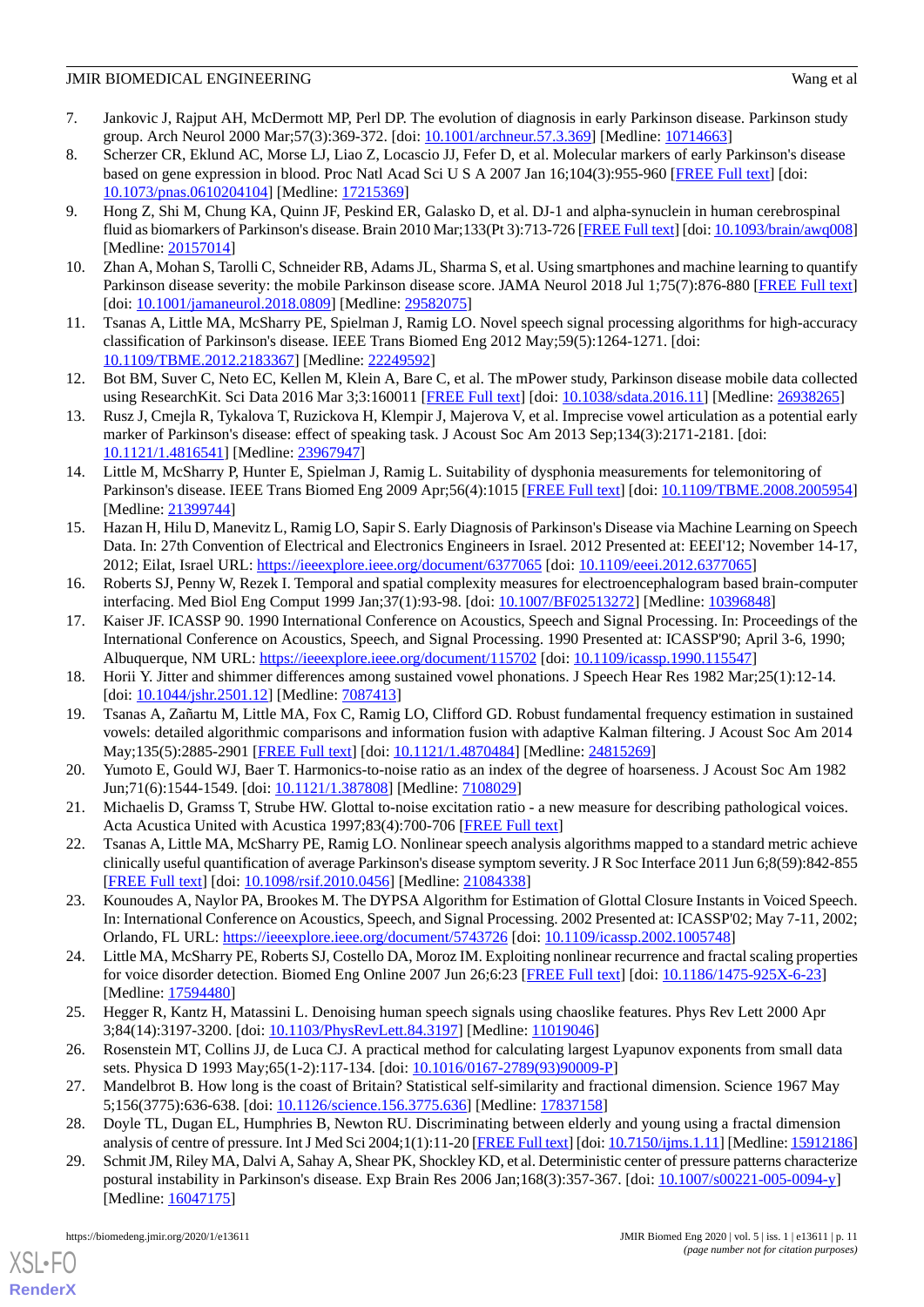- <span id="page-11-0"></span>30. Richman JS, Moorman JR. Physiological time-series analysis using approximate entropy and sample entropy. Am J Physiol Heart Circ Physiol 2000 Jun;278(6):H2039-H2049 [\[FREE Full text\]](http://journals.physiology.org/doi/full/10.1152/ajpheart.2000.278.6.H2039?url_ver=Z39.88-2003&rfr_id=ori:rid:crossref.org&rfr_dat=cr_pub%3dpubmed) [doi: [10.1152/ajpheart.2000.278.6.H2039\]](http://dx.doi.org/10.1152/ajpheart.2000.278.6.H2039) [Medline: [10843903](http://www.ncbi.nlm.nih.gov/entrez/query.fcgi?cmd=Retrieve&db=PubMed&list_uids=10843903&dopt=Abstract)]
- <span id="page-11-2"></span><span id="page-11-1"></span>31. Costa M, Goldberger AL, Peng C. Multiscale entropy analysis of biological signals. Phys Rev E Stat Nonlin Soft Matter Phys 2005 Feb;71(2 Pt 1):021906. [doi: [10.1103/PhysRevE.71.021906\]](http://dx.doi.org/10.1103/PhysRevE.71.021906) [Medline: [15783351](http://www.ncbi.nlm.nih.gov/entrez/query.fcgi?cmd=Retrieve&db=PubMed&list_uids=15783351&dopt=Abstract)]
- 32. Eyben F, Wöllmer M, Schuller B. OpenSmile: The Munich Versatile and Fast Open-Source Audio Feature Extractor. In: Proceedings of the 18th ACM international conference on Multimedia. 2010 Presented at: ACM'10; October 25-29, 2010; Florence, Italy URL: <https://dl.acm.org/doi/10.1145/1873951.1874246> [doi: [10.1145/1873951.1874246\]](http://dx.doi.org/10.1145/1873951.1874246)
- <span id="page-11-4"></span><span id="page-11-3"></span>33. Geissmann Q. Python Package for Sleep Scoring From EEG Data. GitHub. 2017. URL: [https://github.com/gilestrolab/](https://github.com/gilestrolab/pyrem) [pyrem](https://github.com/gilestrolab/pyrem) [accessed 2017-10-01]
- <span id="page-11-5"></span>34. Scholzel C. Nonlinear Measures for Dynamical Systems (NoLDS). GitHub. URL: <https://github.com/CSchoel/nolds> [accessed 2017-10-01]
- <span id="page-11-6"></span>35. Harrison H. Phase Space Reconstruction: PyPSR. GitHub. 2017. URL:<https://github.com/hsharrison/pypsr> [accessed 2017-10-01]
- <span id="page-11-7"></span>36. Tsanas A. Accurate Telemonitoring of Parkinson's Disease Symptom Severity Using Nonlinear Speech Signal Processing and Statistical Machine Learning. Oxford University Research Archive: ORA. 2012. URL: [https://ora.ox.ac.uk/objects/](https://ora.ox.ac.uk/objects/uuid:2a43b92a-9cd5-4646-8f0f-81dbe2ba9d74) [uuid:2a43b92a-9cd5-4646-8f0f-81dbe2ba9d74](https://ora.ox.ac.uk/objects/uuid:2a43b92a-9cd5-4646-8f0f-81dbe2ba9d74) [accessed 2020-06-09]
- <span id="page-11-8"></span>37. Lu S, Chen X, Kanters J, Solomon I, Chon K. Automatic selection of the threshold value R for approximate entropy. IEEE Trans Biomed Eng 2008 Aug;55(8):1966-1972. [doi: [10.1109/TBME.2008.919870\]](http://dx.doi.org/10.1109/TBME.2008.919870) [Medline: [18632359\]](http://www.ncbi.nlm.nih.gov/entrez/query.fcgi?cmd=Retrieve&db=PubMed&list_uids=18632359&dopt=Abstract)
- <span id="page-11-9"></span>38. Martin M, Perez J, Plastino A. Fisher information and nonlinear dynamics. Physica A 2001;291(1):523-532 [\[FREE Full](https://www.sciencedirect.com/science/article/pii/S0378437100005318) [text](https://www.sciencedirect.com/science/article/pii/S0378437100005318)] [doi: [10.1016/S0378-4371\(00\)00531-8\]](http://dx.doi.org/10.1016/S0378-4371(00)00531-8)
- <span id="page-11-11"></span><span id="page-11-10"></span>39. Benavoli A, Corani G, Demsar J, Zaffalon M. Time for a change: a tutorial for comparing multiple classifiers through Bayesian analysis. arXivc 2016 Jun 14 epub ahead of print - 1606.04316 [[FREE Full text](http://arxiv.org/abs/1606.04316)]
- 40. Peterson AT, Papeş M, Soberón J. Rethinking receiver operating characteristic analysis applications in ecological niche modeling. Ecol Model 2008;213(1):63-72 [\[FREE Full text](https://ideas.repec.org/a/eee/ecomod/v213y2008i1p63-72.html)] [doi: [10.1016/j.ecolmodel.2007.11.008](http://dx.doi.org/10.1016/j.ecolmodel.2007.11.008)]
- <span id="page-11-13"></span><span id="page-11-12"></span>41. Neto EC, Perumal TM, Pratap A, Bot BM, Mangravite L, Omberg L. On the analysis of personalized medication response and classification of case vs control patients in mobile health studies: the mPower case study. Arxiv 2017 epub ahead of print [\[FREE Full text\]](https://arxiv.org/abs/1706.09574)
- <span id="page-11-14"></span>42. Camacho A, Harris JG. SWIPE: a sawtooth waveform inspired pitch estimator for speech and music. J Acoust Soc Am 2008 Sep;124(3):1638-1652. [doi: [10.1121/1.2951592\]](http://dx.doi.org/10.1121/1.2951592) [Medline: [19045655\]](http://www.ncbi.nlm.nih.gov/entrez/query.fcgi?cmd=Retrieve&db=PubMed&list_uids=19045655&dopt=Abstract)
- 43. Sill J, Takacs G, MacKey L, Lin D. Feature-weighted linear stacking. Arxiv 2009:- epub ahead of print(0911.0460) [\[FREE](https://arxiv.org/abs/0911.0460) [Full text\]](https://arxiv.org/abs/0911.0460)
- 44. Koren Y. The BellKor Solution to the Netflix Grand Prize. The Netflix Prize. 2009. URL: [https://www.netflixprize.com/](https://www.netflixprize.com/assets/GrandPrize2009_BPC_BellKor.pdf) [assets/GrandPrize2009\\_BPC\\_BellKor.pdf](https://www.netflixprize.com/assets/GrandPrize2009_BPC_BellKor.pdf) [accessed 2020-06-09]

# **Abbreviations**

**ANOVA:** analysis of variance **AUROC:** area under the receiver operating characteristic curve **CV:** cross-validation **EEG:** electroencephalogram **FWLS:** feature-weighted linear stacking **GQ:** Glottal Quotient **HC:** healthy control **HNR:** harmonics-to-noise ratio **MFCC:** Mel-frequency cepstral coefficient **ML:** machine learning **NSD:** no speech difficulty **PD:** Parkinson disease **RBF:** radial basis function **RPDE:** recurrence period density entropy **SVD:** singular value decomposition **SVM:** support vector machine **UPDRS:** Unified Parkinson's Disease Rating Scale **VFER:** vocal fold excitation ratio